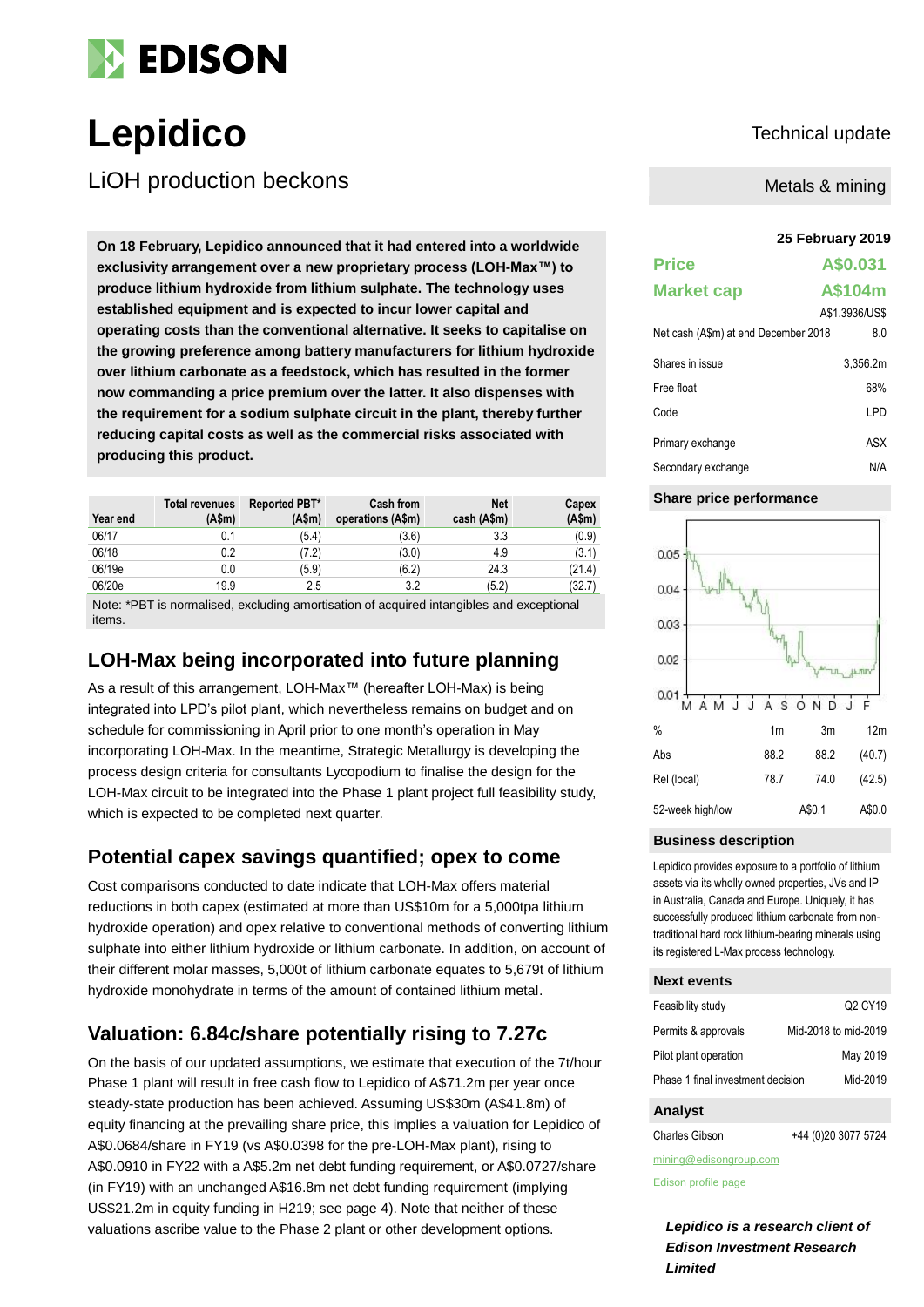

### **Agreement**

On 18 February, Lepidico announced that it had entered into a worldwide exclusivity arrangement over a new proprietary process to produce lithium hydroxide from lithium sulphate. The process was developed in collaboration with the owners of Strategic Metallurgy (a material shareholder in Lepidico) and the agreement grants Lepidico the right to use the process and the sole rights for marketing the technology to third parties worldwide in exchange for Lepidico funding the development of the process.

### **Rationale**

The technology seeks to capitalise on the growing preference among battery manufacturers, in particular, for lithium hydroxide, rather than lithium carbonate, as a process feedstock, which has resulted in the former commanding a premium price compared to the latter. The technology uses conventional equipment and is expected to incur lower capital and operating costs than the erstwhile conventional process to convert lithium sulphate into either lithium hydroxide or lithium carbonate. It also dispenses with the requirement for a sodium sulphate circuit in the plant, thereby further reducing capital costs as well as obviating the commercial risks associated with the production of this material (eg low/negative/commoditised margins and potential additional environmental costs).

### **Impact**

Lepidico's intention is that L-Max will provide feed to LOH-Max in order to produce either lithium hydroxide or lithium carbonate, depending upon market conditions. In anticipation of this, LOH-Max is currently being integrated into LPD's pilot plant development, which nevertheless remains on budget and on schedule for commissioning in April prior to one month's operation in May (incorporating LOH-Max) in order to confirm the design performance of the major component parts of the plant in continuous process at an intermediate throughput rate of 15kg/hour and thereby to minimise subsequent scale-up risk to the Phase 1 plant.

At the same time, in reviewing the engineering for the Phase 1 L-Max plant project, Lepidico has determined that a proportion of re-work will be required to integrate the LOH-Max process. To this end, Strategic Metallurgy is developing the process design criteria for consultants Lycopodium to finalise the design for the new circuit to be integrated into the Phase 1 plant project full feasibility study (which is therefore now expected to be completed during Q2 CY19, around the time of the pilot plant run in order to accommodate LOH-Max).

## **Valuation considerations**

Lepidico has already conducted cost comparisons between LOH-Max and the conventional process to convert lithium sulphate to lithium hydroxide and has concluded that "material reductions in both capital cost – estimated at more than US\$10 million for 5,000tpa of lithium hydroxide – and operating cost should be achieved using LOH-Max." At the same time, lithium hydroxide commands a premium price compared to that of lithium carbonate that has ranged between 53.2% in April 2015 and 9.5% in June 2018: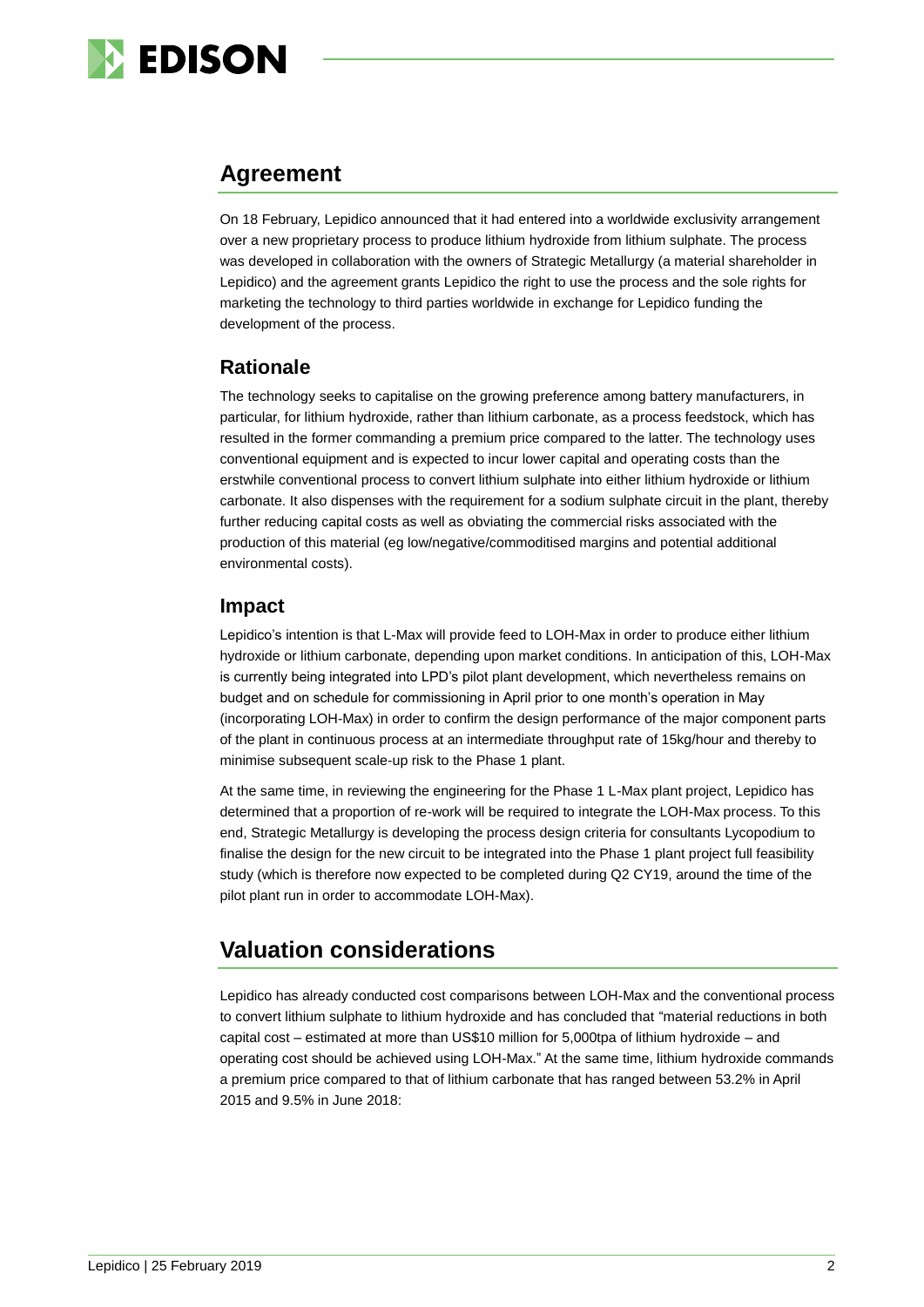

### **Exhibit 1: Lithium hydroxide price and lithium carbonate price, January 2013-present (US\$/t)**





Although the premium of the lithium hydroxide (monohydrate) price over that of lithium carbonate has therefore narrowed materially over the course of the past two years, it has nevertheless still averaged 16.8% since May 2017. In addition, on account of their different molar masses, 5,000t of lithium carbonate equates to 5,679t of lithium hydroxide monohydrate in terms of the amount of contained lithium metal (ie a factor of 113.6%).

On the basis of the above assumptions regarding output (+13.6% LiOH vs lithium carbonate, ie configured to produce 100% lithium hydroxide monohydrate) and prices (16.8% LiOH premium) plus those set out in our note [Lepidico: Piloting its way through,](https://www.edisoninvestmentresearch.com/research/report/lepidico1/preview/) published on 9 October 2018, our estimate of Lepidico's annual income statement once steady-state production at an (unchanged) output rate of 5,000tpa has been achieved at the Phase 1 L-Max plant (incorporating LOH-Max) is as follows:

|                                    | L-Max incorporating LOH-Max<br>(current) | L-Max only<br>(previous)  |
|------------------------------------|------------------------------------------|---------------------------|
|                                    | <b>Australian dollars</b>                | <b>Australian dollars</b> |
| Revenue                            | 163,973,251                              | 138,207,900               |
| Costs                              | 64,270,382                               | 65,188,135                |
| Gross profit                       | 99,702,869                               | 73,019,765                |
| Depreciation                       | (5,837,053)                              | (9,220,921)               |
| General & administrative costs     | (3, 146, 290)                            | (3, 146, 290)             |
| Operating profit                   | 90,719,527                               | 60,652,554                |
| Net finance income                 | 0                                        | 0                         |
| Loss before income tax             | 90,719,527                               | 60,652,554                |
| Income tax expense                 | 22,679,882                               | 15,163,139                |
| Marginal tax rate (%)              | 25.0                                     | 25.0                      |
| Profit from continuing operations  | 68,039,645                               | 45,489,416                |
|                                    |                                          |                           |
| Sustaining capex                   | (2,657,131)                              | (2,695,073)               |
| Free cash flow                     | 71,219,567                               | 52,015,264                |
| Source: Edicon Investment Research |                                          |                           |

**Exhibit 3: Edison estimate of Lepidico free cash flow once steady-state Phase 1 achieved**

Source: Edison Investment Research

Discounted at a rate of 10% per year over 10 years, steady-state free cash flow of A\$71.2m pa (cf A\$52.0m previously) has a net present value of A\$437.6m (A\$319.6.4m previously). This reduces to A\$298.9m (A\$218.3m previously) to account for steady state not being achieved until FY23 and A\$225.6m (previously A\$173.3m) once initial capital expenditure had been taken into account.

Ultimately, however, our detailed valuation is derived from the discounting of future, real, maximum potential dividends to shareholders and thus depends, in part, on the degree and price of any future equity financing of Phase 1 capex. In our base case, we have consistently assumed US\$30m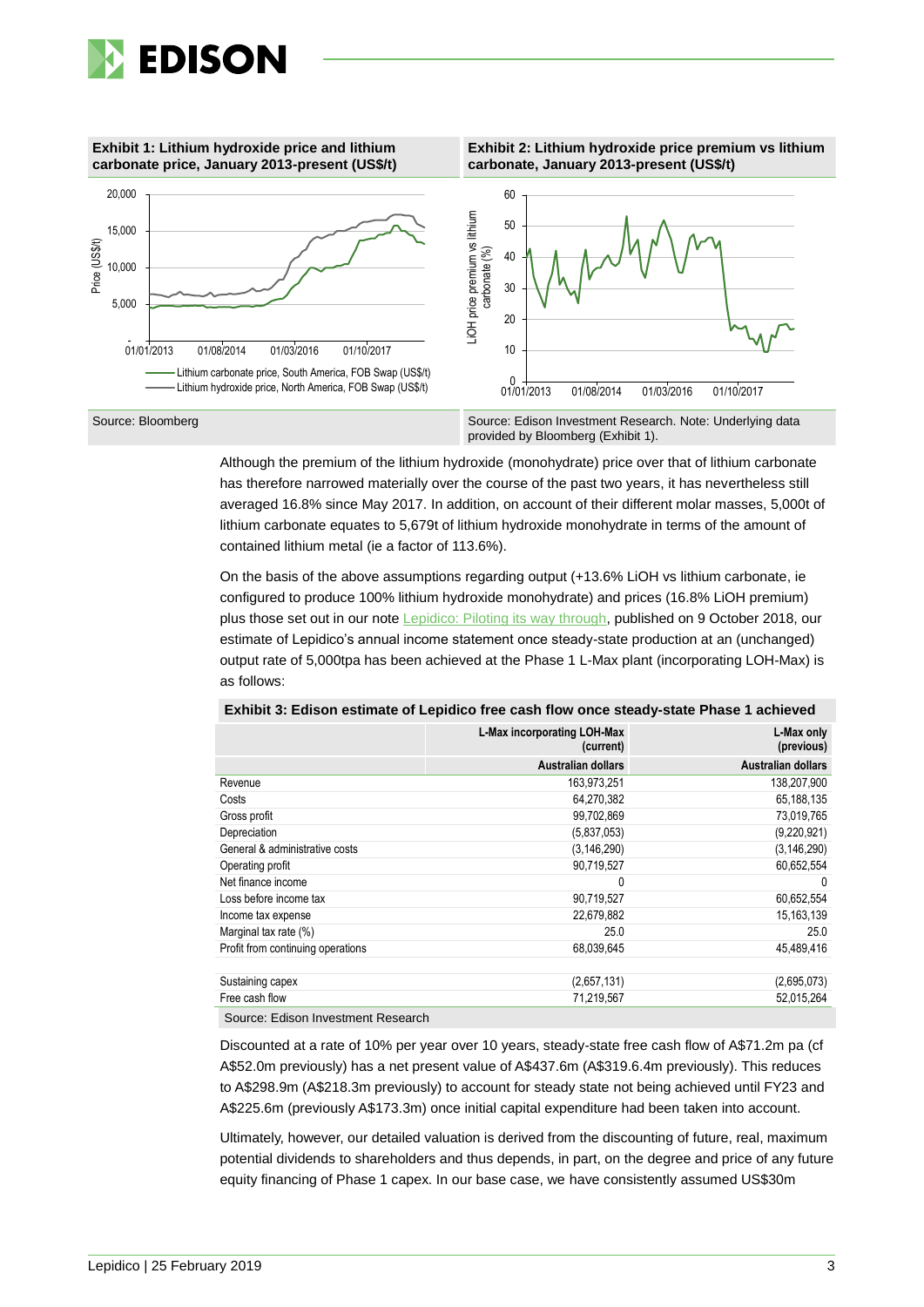

(A\$41.8m at our updated forex rate of A\$1.3936/US\$) of equity financing in FY19, in this case via the issue of an additional 1.3bn shares at the prevailing share price of A\$0.031 later in the current financial year to finance the start of Phase 1 capex. All other things being equal, our ultimate valuation of Lepidico shares, on this basis, is A\$0.0684 (cf A\$0.0398 previously) at the start of FY19 (1 July 2018), rising to A\$0.0910 at the start of FY22, when the first (maximum potential) dividend is potentially payable to shareholders:





### Source: Edison Investment Research

On account of the estimated US\$10m reduction in capex associated with the 5,000tpa operation however, this scenario is now extremely conservative in terms of implied future financial gearing/leverage (assuming the same US\$30m equity funding contingency). Whereas previously we had calculated a maximum requirement for the company of A\$16.8m in debt/strategic partnersourced funding requirements, in the aftermath of the LOH-Max changes, this reduces to just A\$5.2m. Should Lepidico instead choose to maintain the same level of maximum net debt, then we calculate that it will require only US\$21.2m in equity funding in H219 via the issue of an additional 1.0bn shares at the prevailing share price, in which case our immediate valuation of the company in FY19 increases to A\$0.0727/share (vs A\$0.0677) on account of the lower subsequent equity dilution of the project's value.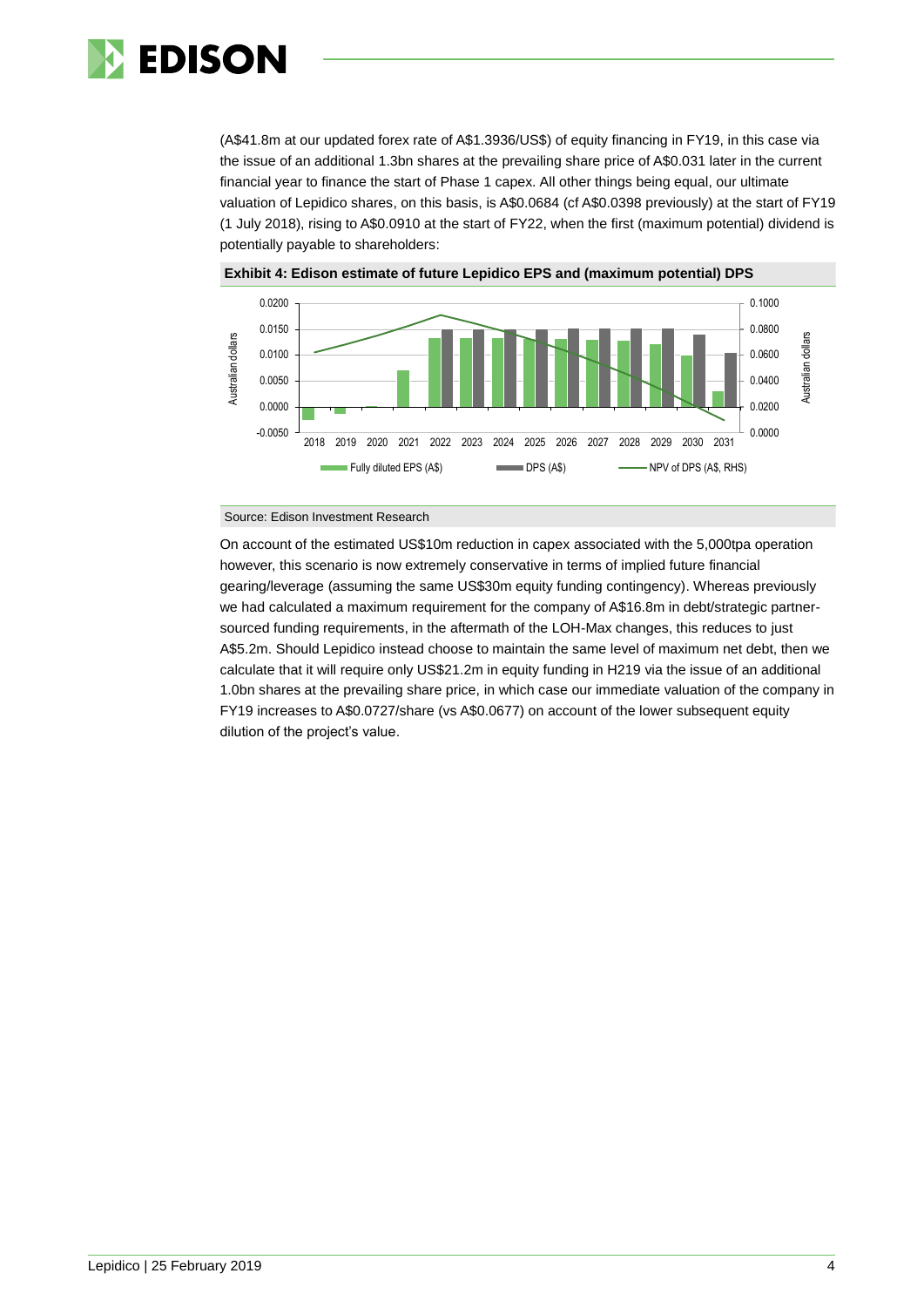

### **Exhibit 5: Financial summary**

| Accounts: IFRS, Yr end: June, AUD: Thousands | 2015A        | 2016A        | 2017A        | 2018A         | 2019E        | 2020E        |
|----------------------------------------------|--------------|--------------|--------------|---------------|--------------|--------------|
| <b>Total revenues</b>                        | 9            | 116          | 127          | 171           | 16           | 19,948       |
| Cost of sales                                | 0            | 0            | $\mathbf{0}$ | 0             | (2,090)      | (11, 170)    |
| Gross profit                                 | 9            | 116          | 127          | 171           | (2,074)      | 8,778        |
| SG&A (expenses)                              | (455)        | (617)        | (912)        | (5, 284)      | (3,868)      | (3, 146)     |
| Other income/(expense)                       | 0            | 0            | 0            | 0             | 0            | 0            |
| Exceptionals and adjustments                 | (16)         | (415)        | (878)        | (2, 171)      | 0            | $\mathbf{0}$ |
| Depreciation and amortisation                | (5)          | (6)          | (6)          | (6)           | (9)          | (3,277)      |
| Reported EBIT                                | (467)        | (923)        | (1,670)      | (7, 290)      | (5,951)      | 2,354        |
| Finance income/(expense)                     | (18)         | (5)          | 128          | 70            | 24           | 121          |
| Other income/(expense)                       | (559)        | (448)        | (3, 815)     | 0             | $\mathbf{0}$ | 0            |
| Exceptionals and adjustments                 | 0            | (888)        | 0            | $\mathbf{0}$  | $\mathbf{0}$ | $\Omega$     |
| Reported PBT                                 | (1,044)      | (2, 263)     | (5, 357)     | (7.220)       | (5,927)      | 2,476        |
| Income tax expense (includes exceptionals)   | 0            | 0            | 0            | 0             | 0            | (619)        |
| Reported net income                          | (1,044)      | (2, 263)     | (5, 357)     | (7, 220)      | (5,927)      | 1,857        |
| Basic average number of shares, m            | 178          | 465          | 1,802        | 2,624         | 3,803        | 4,705        |
| <b>Basic EPS</b>                             | (0.0)        | (0.0)        | (0.0)        | (0.0)         | (0.0)        | 0.0          |
|                                              |              |              |              |               |              |              |
| <b>Balance sheet</b>                         |              |              |              |               |              |              |
| Property, plant and equipment                | 9            | 4            | 8            | 27            | 21,390       | 50,794       |
| Goodwill                                     | 0            | $\mathbf{0}$ | 0            | $\mathbf{0}$  | 0            | $\mathbf{0}$ |
| Intangible assets                            | 0            | 16,204       | 16,698       | 19.027        | 19,027       | 19,027       |
| Other non-current assets                     | 1,485        | 715          | 1,620        | 730           | 730          | 730          |
| Total non-current assets                     | 1,494        | 16,922       | 18,326       | 19,783        | 41,147       | 70,551       |
| Cash and equivalents                         | 53           | 650          | 3,307        | 4,860         | 24,288       | 24,288       |
| Inventories                                  | 0            | 0            | $\mathbf{0}$ | $\mathbf{0}$  | 1            | 1,662        |
| Trade and other receivables                  | 4            | 3,886        | 706          | 712           | 1,176        | 1,640        |
| Other current assets                         | 0            | 0            | $\mathbf{0}$ | $\mathbf{0}$  | $\mathbf{0}$ | $\mathbf{0}$ |
| Total current assets                         | 57           | 4,537        | 4,013        | 5,572         | 25,465       | 27,590       |
| Non-current loans and borrowings             | 0            | 0            | 0            | 0             | 0            | 29,486       |
| Other non-current liabilities                | $\mathbf{0}$ | $\mathbf{0}$ | $\mathbf{0}$ | $\mathbf{0}$  | $\mathbf{0}$ | $\mathbf{0}$ |
| Total non-current liabilities                | $\mathbf{0}$ | $\mathbf{0}$ | $\mathbf{0}$ | $\mathbf{0}$  | $\mathbf{0}$ | 29,486       |
|                                              | 105          | 614          | 1,663        | 804           | 991          | 1,177        |
| Trade and other payables                     | 115          | 0            | $\mathbf{0}$ | $\mathbf{0}$  | 0            | $\mathbf{0}$ |
| Current loans and borrowings                 |              | 33           | 46           |               | 51           |              |
| Other current liabilities                    | 40<br>260    |              |              | 51            |              | 51           |
| <b>Total current liabilities</b>             |              | 647          | 1,709        | 856           | 1,042        | 1,228        |
| Equity attributable to company               | 1,292        | 20,812       | 20,630       | 24,500        | 65,570       | 67,427<br>0  |
| Non-controlling interest                     | 0            | 0            | 0            | 0             | 0            |              |
| Cashflow statement                           |              |              |              |               |              |              |
| Profit for the year                          | (1,044)      | (2, 263)     | (5, 357)     | (7, 220)      | (5,927)      | 1,857        |
| <b>Taxation expenses</b>                     | 0            | 0            | 0            | 0             | 0            | 619          |
| Depreciation and amortisation                | 5            | 6            | 6            | 6             | 9            | 3,277        |
| Share based payments                         | 450          | 40           | 1,736        | 2,138         | $\mathbf 0$  | 0            |
| Other adjustments                            | (451)        | 1,036        | (162)        | 2,066         | 0            | $\mathbf{0}$ |
| Movements in working capital                 | (10)         | 132          | 133          | (28)          | (279)        | (1,939)      |
| Interest paid / received                     | 0            | 0            | $\mathbf{0}$ | 0             | 0            | 0            |
| Income taxes paid                            | 0            | 0            | 0            | 0             | 0            | (619)        |
| Cash from operations (CFO)                   | (1.050)      | (1,049)      | (3,644)      | (3,038)       | (6, 197)     | 3,195        |
| Capex                                        | (9)          | (63)         | (861)        | (3,057)       | (21, 373)    | (32, 681)    |
| Acquisitions & disposals net                 | 0            | 32           | 122          | 110           | 0            | $\mathbf{0}$ |
| Other investing activities                   | (563)        | (80)         | 0            | 0             | $\mathbf 0$  | $\Omega$     |
| Cash used in investing activities (CFIA)     | (572)        | (111)        | (739)        | (2, 947)      | (21, 373)    | (32, 681)    |
| Net proceeds from issue of shares            | 1,505        | 1,872        | 7,040        | 7,555         | 46,998       | 0            |
| Movements in debt                            | 100          | (115)        | 0            | 0             | 0            | 29,486       |
| Other financing activities                   | 0            | 0            | 0            | 0             | $\mathbf 0$  | 0            |
| Cash from financing activities (CFF)         | 1,605        | 1,757        | 7,040        | 7,555         | 46,998       | 29,486       |
| Increase/(decrease) in cash and equivalents  | (18)         | 597          | 2,657        | 1,570         | 19,428       | 0            |
| Currency translation differences and other   | 0            | 0            | 0            |               | 0            | $\mathbf{0}$ |
|                                              | 53           | 650          | 3,307        | (17)<br>4,860 |              | 24,288       |
| Cash and equivalents at end of period        |              |              |              |               | 24,288       |              |
| Net (debt) cash                              | (61)         | 650          | 3,307        | 4,860         | 24,288       | (5, 198)     |
| Movement in net (debt) cash over period      | (61)         | 711          | 2,657        | 1,553         | 19,428       | (29, 486)    |

Source: Lepidico accounts, Edison Investment Research